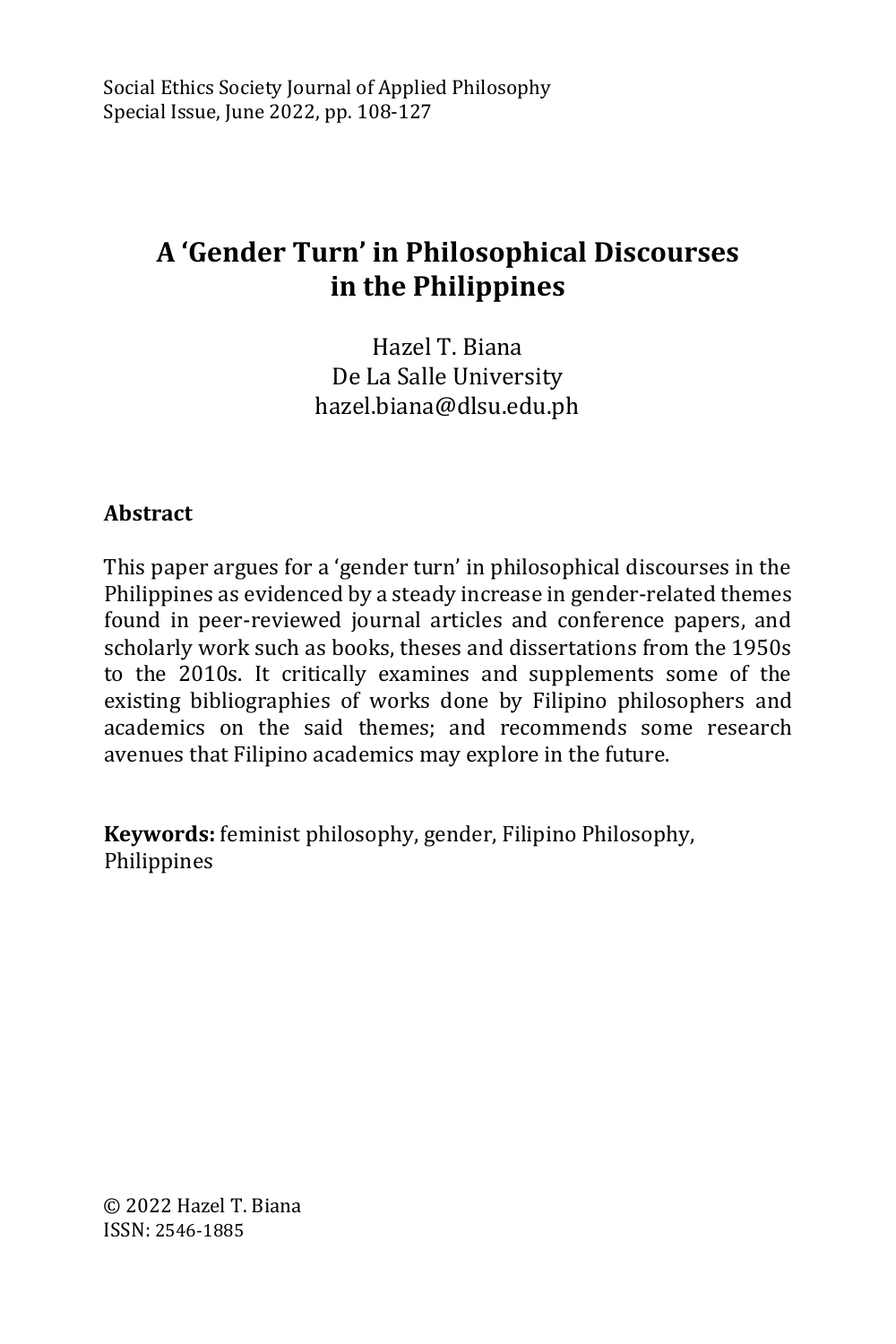## **Introduction**

The mid-2010s ushered in a 'gender turn' in philosophical discourses in the Philippines. Compared to previous years, the latter part of the 2010s brought about a substantial increase in the number of peerreviewed journal articles and conference papers, and scholarly work related to women's issues, feminist philosophies, and gender studies, in general. This 'turn' may perhaps be attributed to many factors such as a change in the country's cultural-political setting, socio-economic climate, educational changes, or even technological advancements. Whatever the reason for this 'gender turn' may be, however, the steady growth of gender-related themes in works by Filipino philosophers and academics have been evident in the past few years.

The history of gender-related philosophical discourses in the Philippines was borne out of concerns related to women's issues with a bent towards political activism. Concerns about the representation of women, women's oppression, and violence against women have been the core themes of the works of Filipino feminist writers like Mary John Mananzan and Amaryllis Torres in the 1980s. As the global philosophy community moved towards broader gender-related issues in the 2000s, Filipino philosophers and scholars followed the global trend as well. Some of the themes tackled then include issues concerning the changing of gender contexts, posthumanism, and the representation of other vulnerable sectors and minority groups.

This paper argues for this 'gender turn' by showing that the number of peer-reviewed and scholarly work on gender-related themes has substantially grown since the 1950s (and even before that). This claim is supported through a critical look at the available bibliographies of works by Filipino philosophers and academics, which include gender-related themes. These bibliographies are found in Emerita Quito's *The State of Philosophy in the Philippines*, Amaryllis Torres's "The Filipina Looks at Herself: A Review of Women's Studies in the Philippines", two editions of Rolando Gripaldo's *Filipino Philosophy: A Critical Bibliography*, Feorillo Demeterio's "Assessing the Developmental Potentials of Some Twelve Discourses of Filipino Philosophy", and to some extent, Demeterio and Leslie Liwanag's "Emerita Quito, Mary John Mananzan, and Filipina Philosophy: A Critical Comparison of the Thoughts of the Two Leading Female Philosophers of the Philippines", and, finally, Marella Mancenido-Bolaños and Darlene Demandante's recent work, "Women and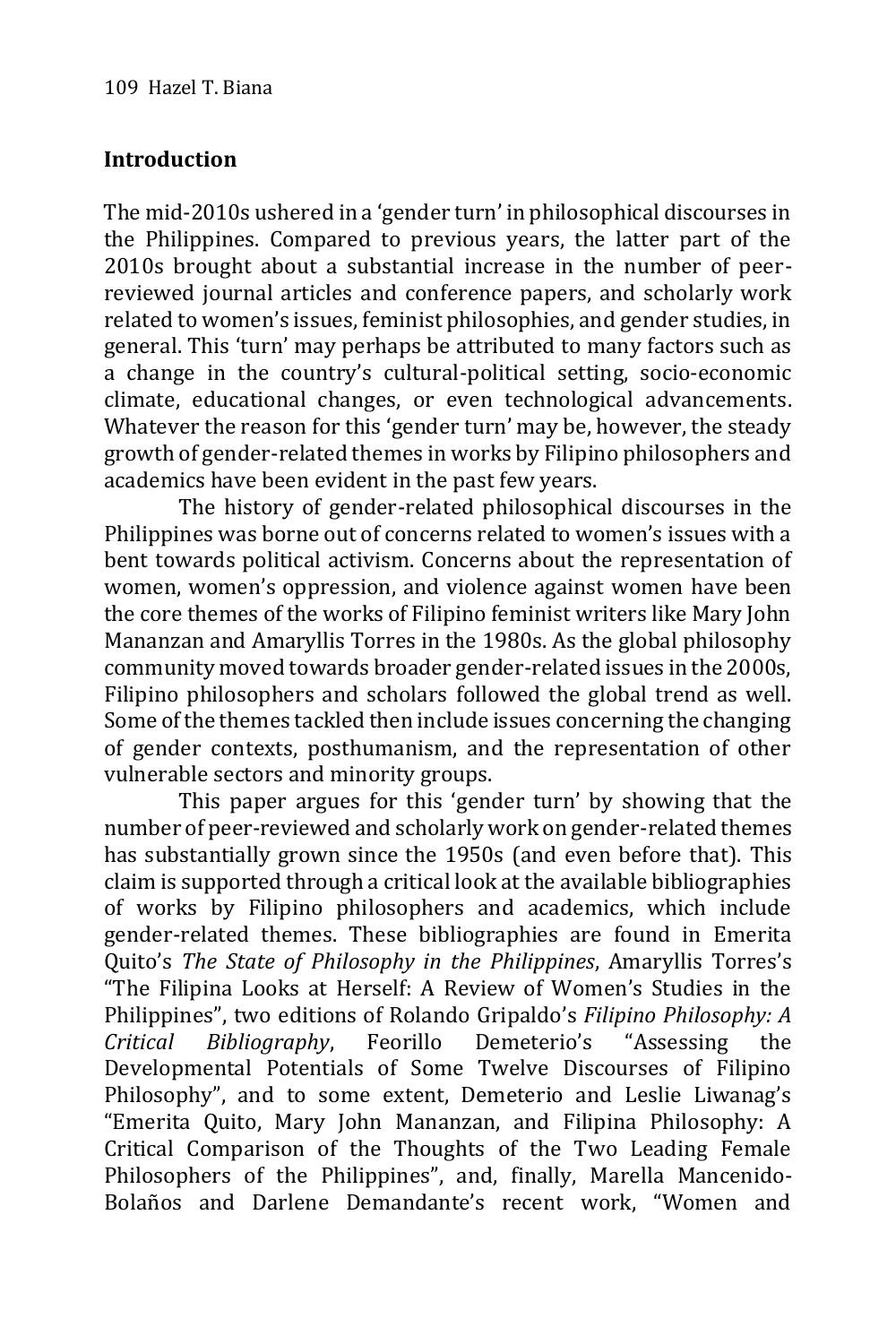Philosophy: An Initial Move Towards a More Inclusive Practice of Philosophy in the Philippine Context".

Quito's *The State of Philosophy in the Philippines* offers a list of philosophy thesis and dissertation titles from 1904 to 1981. Torres has a more systematic approach on the development of women's studies and provides gender-related titles from pre-WWII to the mid-1980s. Arguably, Gripaldo's *A Critical Bibliography* and *An Update on Filipino Philosophy* are by far the most substantial of the bibliographies considered, with over 8,000 titles of works by Filipino academics on various philosophical topics that span from 1774 to 2003. After Gripaldo, several scholars have attempted to work out a bibliography of (feminist) Filipino philosophy. For example, Demeterio builds on Gripaldo's work by suggesting what he refers to as "the twelve discourses of Filipino Philosophy". While Demeterio and Liwanag focus only on the works of two Filipin*a* philosophers Mananzan and Quito (with a mention of Antonette Palma-Angeles and Narcisa Paredes-Canilao), they do so quite extensively. Finally, Mancenido-Bolaños and Demandante, which introduces the 2020 special issue of *Kritike: An Online Journal of Philosophy*, offer some recent titles of gender-related works.

Understandably, there are notable gaps in these bibliographies, and this may be due to simply being dated or the lack of rigor in the research method. The dated works have served important purposes during their time but they obviously need to be updated. The lack of rigor -- intentional or otherwise -- invites criticism and correction, which both imply updating data as well. Thus, this paper aims to supplement these bibliographies by checking other sources, like *PhilPapers* (the largest online database of works in philosophy), *ASEAN Citation Index*, and the *Philippine E-Journals*. The key motivation is to look for gender-related titles done by Filipino philosophers and academics since the 2010s, and peer-reviewed papers presented at philosophy conferences in the Philippines from 2017 to 2020. Titles and the authors of the works that were culled fall into the very broad categories of feminism, feminist philosophy and women's and gender studies.

Note, however, that this work does not aim to be exhaustive and definitive. There may be gaps in the data as well -- gaps that others may want to work on in the future. The aim of this paper is simply to show that peer-reviewed and scholarly gender-related papers in the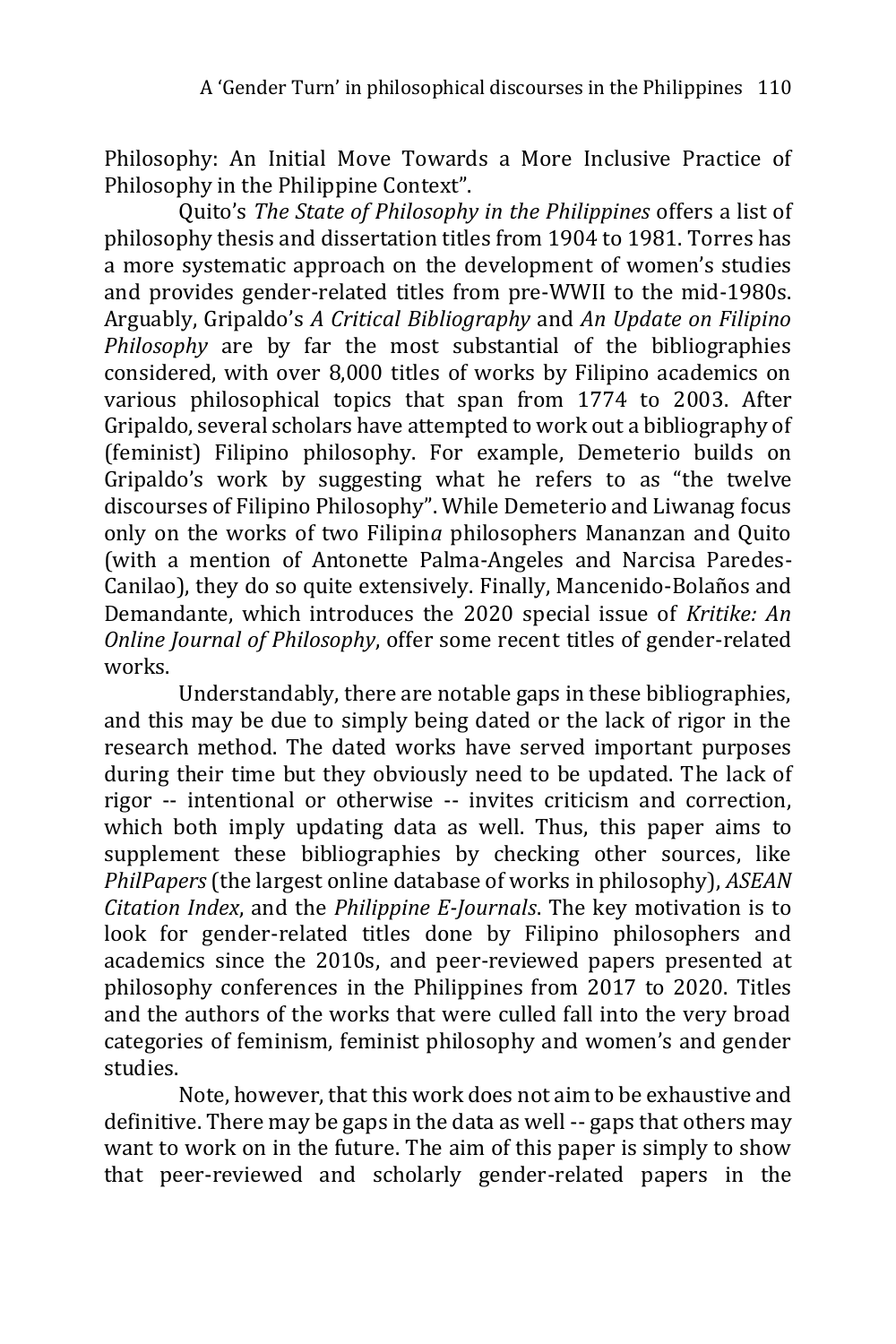-

Philippines have already existed for more than half a century, and have continuously been on an upturn.

## **Gender Discourses in the Philippines**

Before looking at the recent gender works in the Philippines, a question that must first be asked is, *What works should be counted as a gender-related work by a Filipino philosopher in the first place?* This question implies two further questions: (i) *What counts as a genderrelated work?* (ii) *What counts as a work by a Filipino philosopher?* The latter question delves into the controversial issue about the status of Filipino Philosophy. What counts as a work in Filipino Philosophy? Are these works by non-Filipinos that tackle philosophical topics related to the Philippines? Must the work only be in the Filipino language? Should the works in non-traditional areas of philosophy be barred?

Recent debates on what should be *considered* as Filipino philosophy have been ongoing,<sup>1</sup> but for the purposes of this paper, at least two practical conditions may be assumed. First, a work counts as a work by a Filipino philosopher if the author has some Filipino heritage (as defined by the 1987 Philippine Constitution). Second, the author must be a *philosopher* in the sense that they employ recognizable philosophical methods in their work. They might be a psychologist who employs philosophical analysis in their work, or an anthropologist who employs experimental philosophy, and so on.

The former question about a gender-related theme is likewise controversial among (Filipino) scholars working in the field. Should the works be done solely by philosophers and academics that are (born) female? Since the question of *What is a Woman?* is still highly debatable (considering the non-inclusivity pitfalls and implications of the word "woman"), works should not be limited to the gender-related works of women in philosophy alone. Aside from the gender-critical philosophical arguments that illustrate the exclusions propagated by "women-only spaces" and the neglect of gender identity in

<sup>&</sup>lt;sup>1</sup> The debates on Filipino philosophy have been ongoing and the pioneers of Filipino Philosophy have illustrated some ideas on what counts as Filipino Philosophy. Romualdo Abulad, Alfredo Co, Manny Dy, Roque Ferriols, Rolando Gripaldo, Emerita Quito, Ramon Reyes, Florentino Timbreza, and Fernando Zialcita have their own takes on the matter. More recent proposals and critiques include that of Emmanuel De Leon, Feorillo Demeterio, Jeremiah Joaquin, Napoleon Mabaquiao, and Roland Pada. The paper will not focus on their debates however.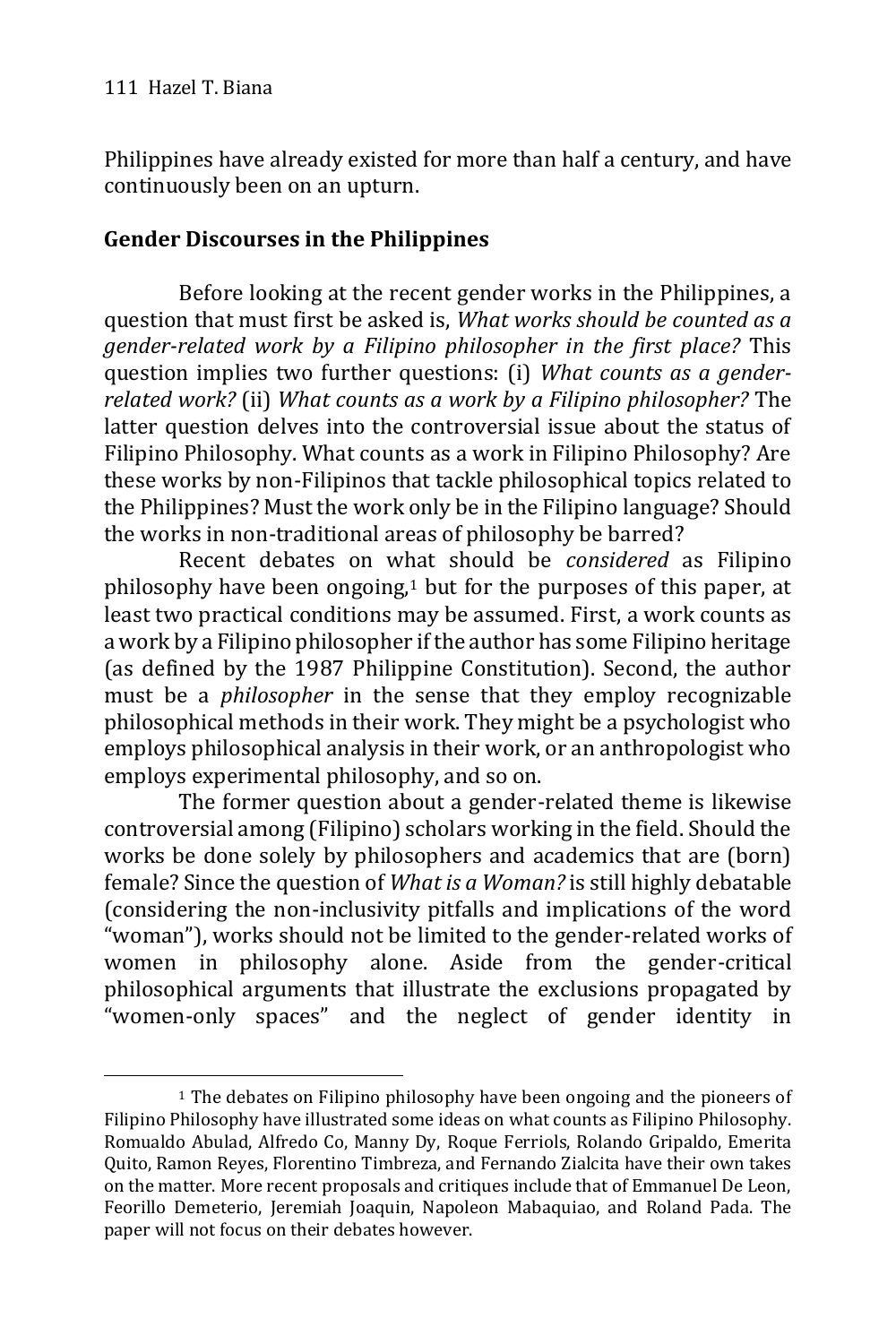"determining who counts as a woman",<sup>2</sup> using such limited categorizations contributes to perpetuating sexism and exclusivity in the discipline.

Distinctions, however, should be made. There are works of female philosophers which may not be gender-related in the first place. For example, a female philosopher working on epistemology need not qualify as a gender-related work, unless it is a feminist critique of epistemology itself. On the other hand, there are works by a non-female philosopher on feminist and gender-themes. For example, a male philosopher working on the philosophical foundations of gender might be classified as someone working to promote or engage gender discourses. Finally, there are works that are simply gender-related (regardless of the sexes or genders of those that authored them).<sup>3</sup> In the spirit of inclusivity and solidarity, this paper uses a broader way in classifying works that have gender-related themes.

This method of characterizing gender-related philosophical discourses is not new.<sup>4</sup> It follows the practices of leading feminist philosophy and gender-related journals. For example, *Hypatia*, the leading journal in feminist philosophy, has been devoted to broadening and refining feminist philosophy by incorporating interdisciplinary approaches to diverse forms of gender discourses.<sup>5</sup> Likewise, the *Journal of Gender Studies*, one of the leading gender studies journals, focuses on interdisciplinary approaches in examining gender and the social construction of relationships among genders.<sup>6</sup>

Thus, using the phrases, "Filipino philosophical gender discourses", "Filipino philosophical gender-related works", "Philosophical discourses on gender in the Philippines" would refer to

<sup>2</sup> Aleardo Zanghellini. "Philosophical Problems With the Gender-Critical Feminist Argument Against Trans Inclusion." *SAGE Open*, April 2020: 1-14.

<sup>3</sup> Katrina Hutchison and Fiona Jenkins. *Women in Philosophy: What Needs to Change?* Oxford: Oxford University Press, 2013.

<sup>4</sup> Issues may also be raised against the definition of the term *discourse*. In this paper, academic discourse is not merely a verbal interchange of ideas or a conversation but rather a formal, orderly and extended expression of thought on a subject matter. This is why the importance of peer-review, scholarly methods and analytic reasoning is highlighted.

<sup>5</sup> For *Hypatia's* journal overview, see

[https://onlinelibrary.wiley.com/page/journal/15272001/homepage/productinforma](https://onlinelibrary.wiley.com/page/journal/15272001/homepage/productinformation.html) [tion.html.](https://onlinelibrary.wiley.com/page/journal/15272001/homepage/productinformation.html) 

<sup>6</sup> For a description of *The Journal of Gender Studies*, see [https://www.tandfonline.com/action/journalInformation?show=aimsScope&journal](https://www.tandfonline.com/action/journalInformation?show=aimsScope&journalCode=cjgs20) [Code=cjgs20.](https://www.tandfonline.com/action/journalInformation?show=aimsScope&journalCode=cjgs20)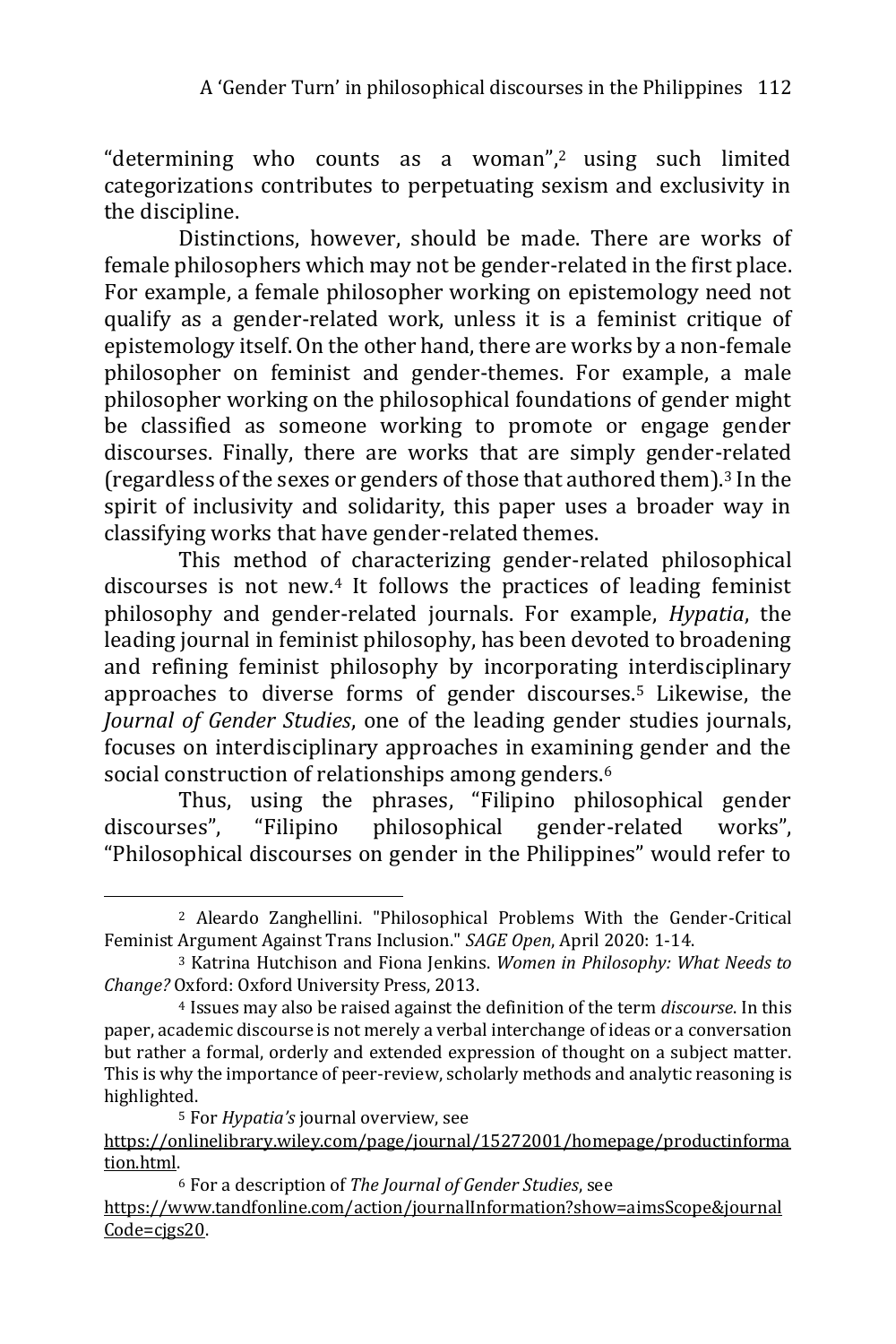any work authored by a Filipino academic which employs a recognizable philosophical method to discuss any gender-themed topic related to biological or anatomical sex, gender identity, gender expression, sexual, and romantic attraction. Furthermore, given the interdisciplinary nature of the topic itself, it follows that the fields covered include feminist and postfeminist philosophy, women's studies, men's studies, LGBT studies, queer theory, and related studies. Lastly, perhaps the most important qualification, is that this paper only focuses on peer-reviewed journal articles and conference papers, and *scholarly academic* works such as books, theses and dissertations.<sup>7</sup>

# **Emerita Quito's Bibliography**

-

Given the qualifications mentioned above, the following sections examine various bibliographies beginning with Quito's bibliography, and show the development of the philosophical gender discourses in the Philippines.

Quito's bibliography is part of her report on the status of academic philosophy in the Philippines -- at least in the late 1970s to the early 1980s. It comprises 395 titles of accepted philosophy theses and dissertations from various institutions from 1904 to 1981. These institutions include Adamson University, Ateneo de Manila University, Berchmans College-Cebu, Christ the King Seminary-Quezon City, Colegio de San Jose Recoletos, Divine Word Mission Seminary-Tagaytay, Far Eastern University, Immaculate Conception, Lyceum of the Philippines, Sacred Heart Novitiate-Quezon City, Saint Louis University-Baguio, University of Manila, University of the Philippines-Diliman, University of San Carlos-Cebu, and the University of Santo Tomas. (Quito did not include titles from institutions that only offered undergraduate philosophy degrees at that time.)

Of the titles Quito included, only 3 (or about 0.8% of the total titles) could be classified as broadly gender-related. This number may be surprising but is quite understandable given the limited sample of academic institutions. Quito's bibliography, however, contains data inaccuracies and a controversial claim about what counts as a

<sup>7</sup> This paper does not include non-peer-reviewed works such as blogs, opinion pieces, newsletters, Facebook posts and rants, petitions, expressions of feelings, talk shows, *Tiktok* videos, social media activities, etc. While this paper acknowledges the influence of these social discourses, perhaps the next wave of gender scholars can document, categorize and analyze these non-peer-reviewed efforts in the future.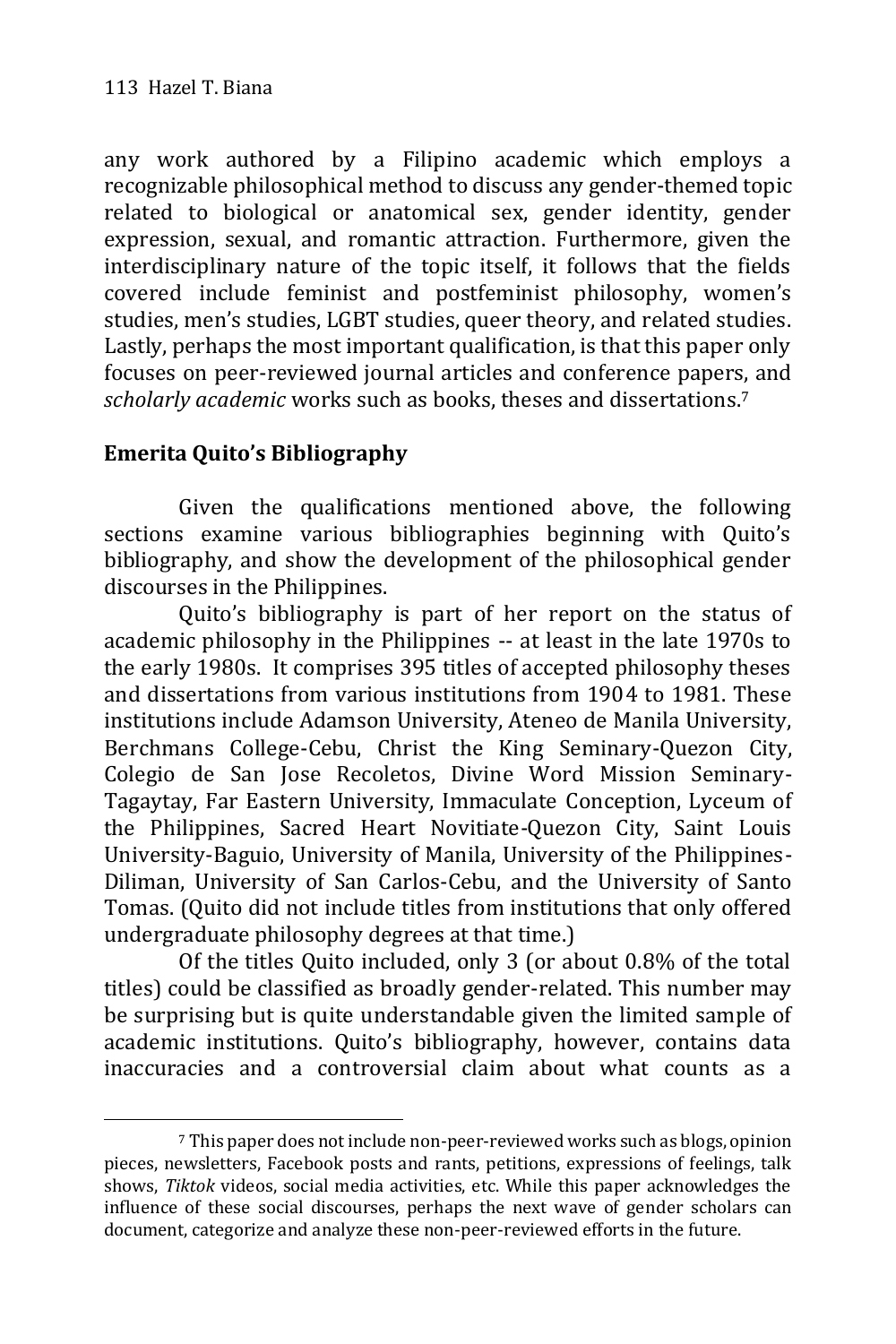philosophical work. She missed a number of theses from the University of the Philippines-Diliman<sup>8</sup> and eliminated titles which are "patently outside the scope of philosophy".<sup>9</sup> The conjecture here is that what she means by "philosophy" pertains to traditional academic philosophy found in Philippine universities at that time; otherwise, her bibliography would not make much sense since, for her, "there is no philosophy in Philippine culture" if "philosophy" is defined as "the science that studies all things in their ultimate causes and first principles".<sup>10</sup>

Furthermore, Quito's choice of including gender-related titles about marriage and family values might just reflect her rather conservative (or even reactionary) stance. After all, she thinks that "while this belief is not altogether untrue, a woman's place is not only in the home and that her role is not only to bear children, and that the one strong factor, if not the strongest factor that can contribute to this shift in viewpoint is the University". 11

## **Amaryllis Torres's Bibliography**

Compared to Quito, Torres's bibliography offers a richer set of gender-related Filipino discourses. This is expected considering that the bibliography is part of her larger project of discussing the history and the nature of women's studies in the Philippines, which for her, "is inextricably linked with historical factors in both the national and global settings". <sup>12</sup>

Torres highlights four periods in Philippine history which inform different sets of themes in women's studies in the country. She describes these four periods as: (1) the movement for women's suffrage in the first quarter of the century, (2) an orientation of "objective" scholarship among the researchers in the fifties and sixties, (3) the

<sup>8</sup> Rolando M. Gripaldo. "Review of Quito's The State of Philosophy in the Philippines." *Philippine Studies* 36, no. 4 (1988): 522.

<sup>9</sup> Emerita S. Quito. *The State of Philosophy in the Philippines.* (Manila: De La Salle University Press, 1984), 59.

<sup>10</sup> Ibid., 10.

<sup>11</sup> Emerita S. Quito "The Role of the University in Changing Women's Consciousness." *DLSU Dialogue: An Interdisciplinary Journal for Cultural Studies* 14, no. 1 (1978).

<sup>12</sup> Amaryllis T. Torres. "The Filipina Looks at Herself: A Review of Women's Studies in the Philippines." *Transactions National Academy of Science & Technology* 9 (1987): 310.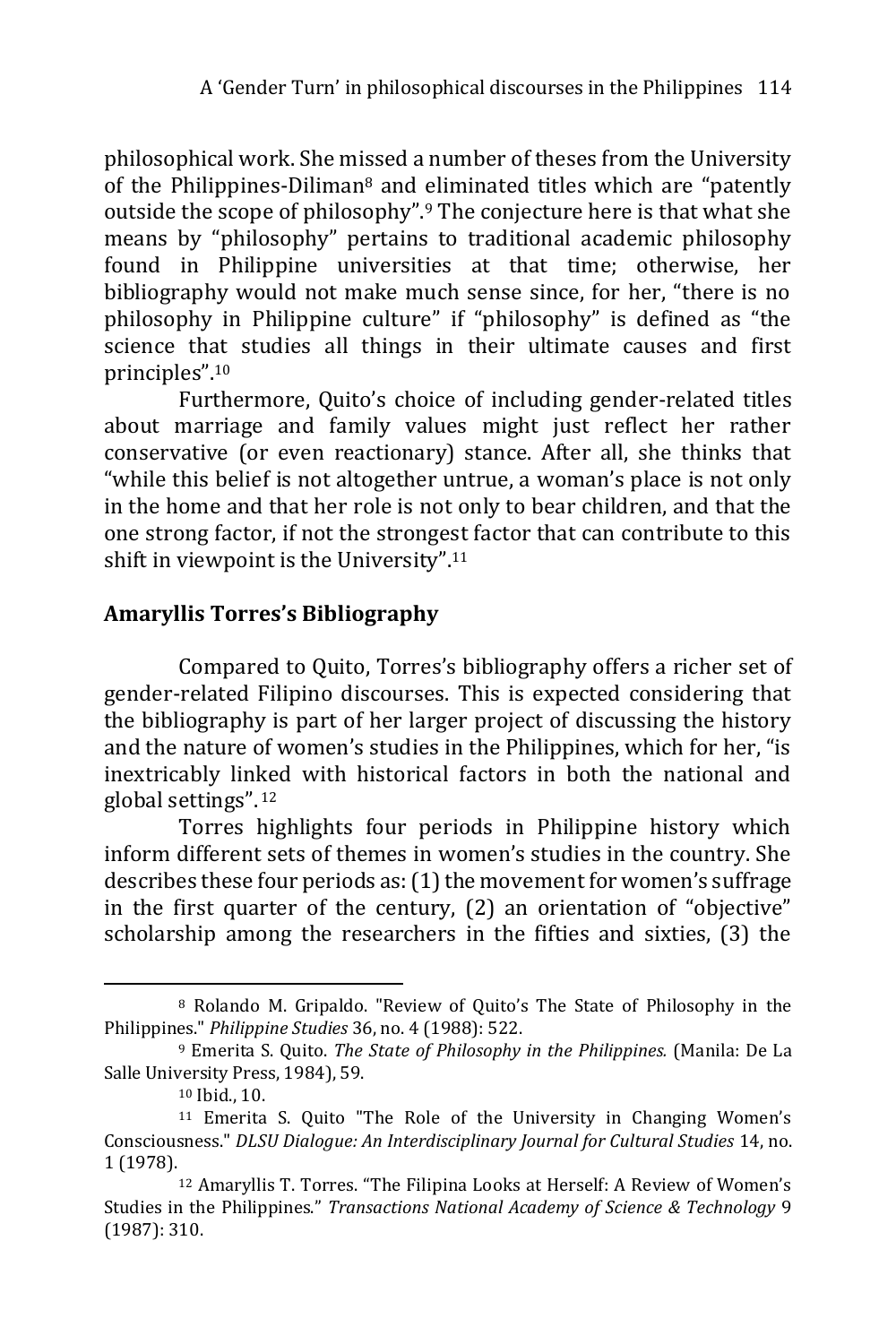social development strategy of the seventies which attempted to link special programs and interventions to the people's felt needs, this leads to: (4) a re-invigorated movement to organize women for the improvement of their situation in Philippine society.<sup>13</sup> The two latter periods cover the 1970s and 1980s. The titles in her bibliography indicate the time period and their generational concerns.

Following Torres's periodization, the rise of feminism in the Philippines may be tracked in terms of the following themes: (i) Enfranchisement of women (1905-1937) - this includes issues about the voting rights of women, their right to work and be educated, and the changing mores about marriage and family values. (ii) The Post-war Years (1940-1970) that established women's studies *per se*, with topics about the continuing question about the role of women in the family and society, the expressiveness and assertiveness of the modern Filipina, and the issue about societal roles defined by one's sex (of being a man and a woman). (iii) The Development Decade (1970-1980) that focused on the women-in-development (WID) program. WID coincides with the United Nations' declaration in 1975 of the International Decade for Women. WID's aims are to: (1) promote equality between men and women; (2) to support the integration of women in the total economic, social and cultural development effort and (3) to recognize the contribution of women to the promotion of friendly relations and cooperation among nations and to the strengthening of world peace. <sup>14</sup>

Torres's study is comprehensive and her bibliography of women's studies is, perhaps, one of the most authoritative and comprehensive of its time. Including 48 titles from the 1950s to the 1980s. It also covers titles from different areas of study, from philosophy to psychology and sociology. Some of the themes she has identified are still being explored by some current works. Her work must be updated though if the aim is to show how gender discourses have proceeded since the 1980s.

## **Rolando Gripaldo's Bibliographies**

While Torres's bibliography is more focused on women's studies works, Gripaldo's two editions of *Filipino Philosophy: A Critical Bibliography* cover a wide range of "philosophical" works by Filipinos. Aside from its breadth, another thing to note about Gripaldo's

<sup>13</sup> Ibid., 310–11.

<sup>14</sup> Ibid., 320.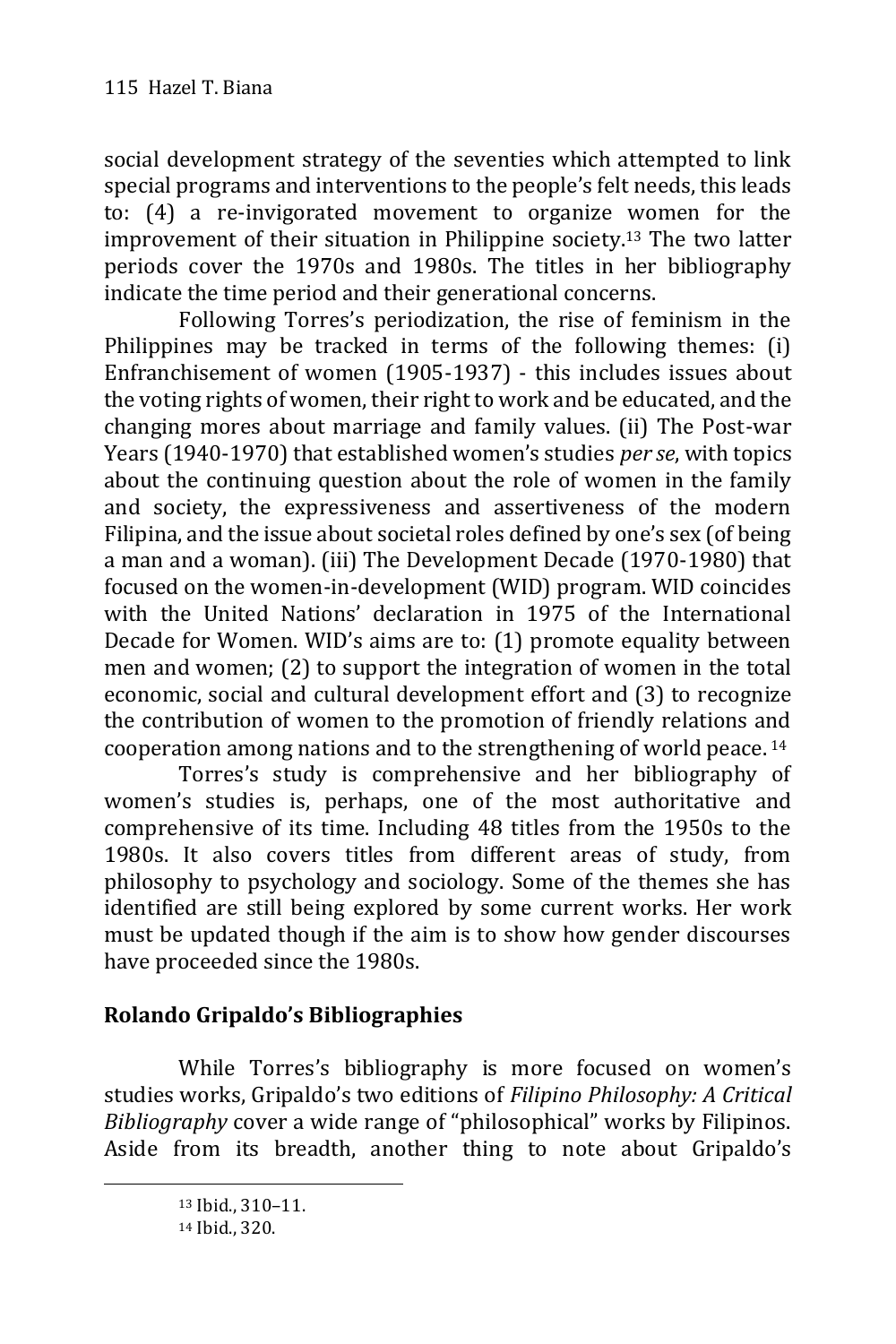bibliographies is their underlying *raison d'être*. Gripaldo aims to show that Filipino Philosophy exists, which for him "means a philosophy whether expository, progressive, translated, original, Western or Eastern, genuinely reflexive, or indigenous—that is written, interpreted, or extracted from a source by a "Filipino" as defined in the 1987 Constitution. <sup>15</sup> For him, a catalog of the works of "Filipino Philosophers" indicates the existence of Filipino Philosophy. This approach is something that this paper subscribes to.

It is important to note though that Gripaldo insists that feminism is a purely Western phenomenon -- a "movement for better treatment of women, for effacing the gender boundary between men and women in general at least *through spelling modifications and through the use of gender-neutral terms*, for deconstructing masculineoriented and male-dominant or patriarchal social and linguistic perspectives, and for equality of women in all societal activities" (author's italics).<sup>16</sup> He argues, however, that the linguistic aspirations of Filipino feminists may be questionable since the Filipino language is not *gendered* like the family of Indo-European languages anyway. Furthermore, he claims that "many Filipino women do not want to accept equal or proportional sharing of expenses of the household. They prefer the traditional approach, that is, that the husband's salary be given to them and only a certain amount is returned to the husband as allowance."<sup>17</sup> Finally, he goes on to argue that the fact women are in the helm of various Philippine institutions "is not necessarily a result of the feminist movement but because through training and experience—and some other circumstances—they qualify as leaders. It is more a phenomenon in Organization and Management rather than in feminism."<sup>18</sup> From these considerations, Griplado cautions that "Filipino feminists must reckon with some Philippine realities".  $19$ 

Gripaldo characterized feminism in a rather poor light. While it is true that many well-known feminist philosophers are from the West, it does not necessarily follow that feminism *per se* is just a Western phenomenon. Torres's bibliography might be a testament to the

<sup>-</sup><sup>15</sup> Rolando M. Gripaldo. *Filipino Philosophy: A Critical Bibliography 1774-1997.* (2nd. Manila: De La Salle University Press, 2000), 7.

<sup>16</sup> Rolando M. Gripaldo *An Update 1998-2002 on Filipino Philosophy: A Critical Bibliography* (Manila: De La Salle University Press, 2004), 40–41. Italics are ours.

<sup>17</sup> Ibid.

<sup>18</sup> Ibid.

<sup>19</sup> Ibid.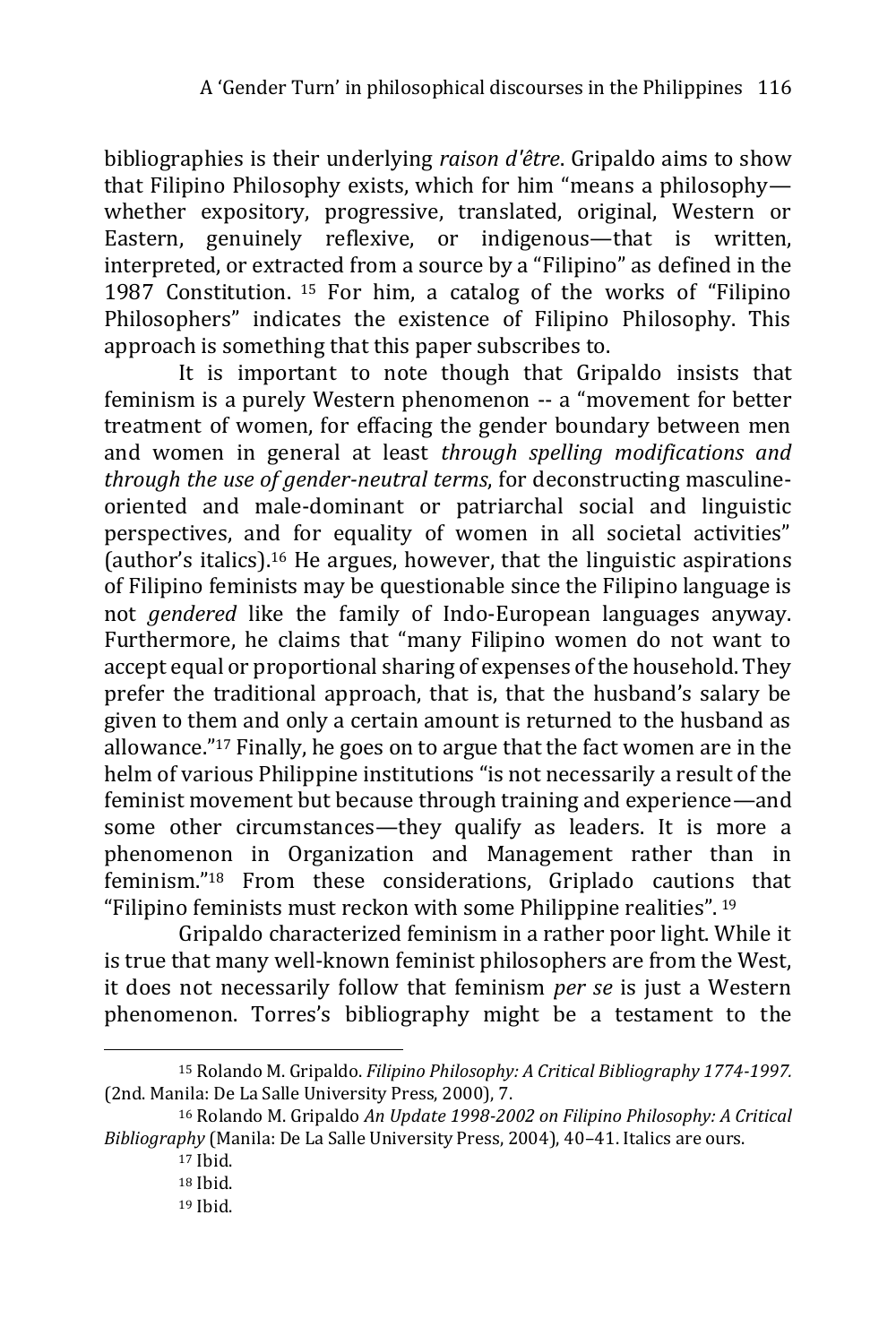contrary. Second, feminists (and gender advocates) are not merely concerned about the *gendered* nature of some languages; rather, they are more concerned with the systematic oppressions and injustices brought about by differences in gender and sex (which a gendered language might be an indication of). As such, even if the Filipino language is gender-neutral, Filipino society may still be sexist and gender oppressive in the sense that some of its marginalizing societal structures are based on gender roles. Third, Griplado's claim about Filipino women's attitude toward economic equality is an empirical claim that needs to be aptly supported. Furthermore, if he did give statistics to prove such a claim, an equal sharing of household expenses between spouses does not automatically imply equality between the sexes. Finally, his negative view about the role of feminism on the rise of women's leadership in the country might be *non sequitur*. Even if there is no strong causal connection between feminism and women's leadership, there may be a strong correlation between them. After all, the rise of strong women (like Corazon Aquino, Indira Gandhi, and Margaret Thatcher) in the 1980s coincided with the continuing rise of feminist activism.

Despite such criticisms, and Gripaldo's highly opinionated interpretation of feminism, his extensive bibliographies are still an impressive source of gender-related works by Filipino philosophers. They include 115 (of the total of 8,000) titles of articles, books, book reviews, translations, and graduate theses and dissertations from the 1960s to the early 2000s. Despite only being 1.4% of his total titles, the gender-related titles in Gripaldo's bibliographies indicate how the themes of feminism have developed since Torres's periodization in the 1980s. Furthermore, looking at Gripaldo's titles as a continuation of Quito's and Torres's titles, a shift can be seen in the themes of "gender" in the mid-1990s. Titles like "Gender-sensitizing initiatives in the Philippines" and "Queering theory towards a liberatory practice" signify this. This is not to say, however, that women's issues and concerns were superseded since these are still present in the literature. This 'gender turn' indicates a broadening of the issues and concerns that Filipino philosophers are focused on.

## **Bibliographies after Gripaldo**

As of 2020, Gripaldo's bibliographies are the last of their kind, and it is quite unfortunate that after his last update in 2004, no other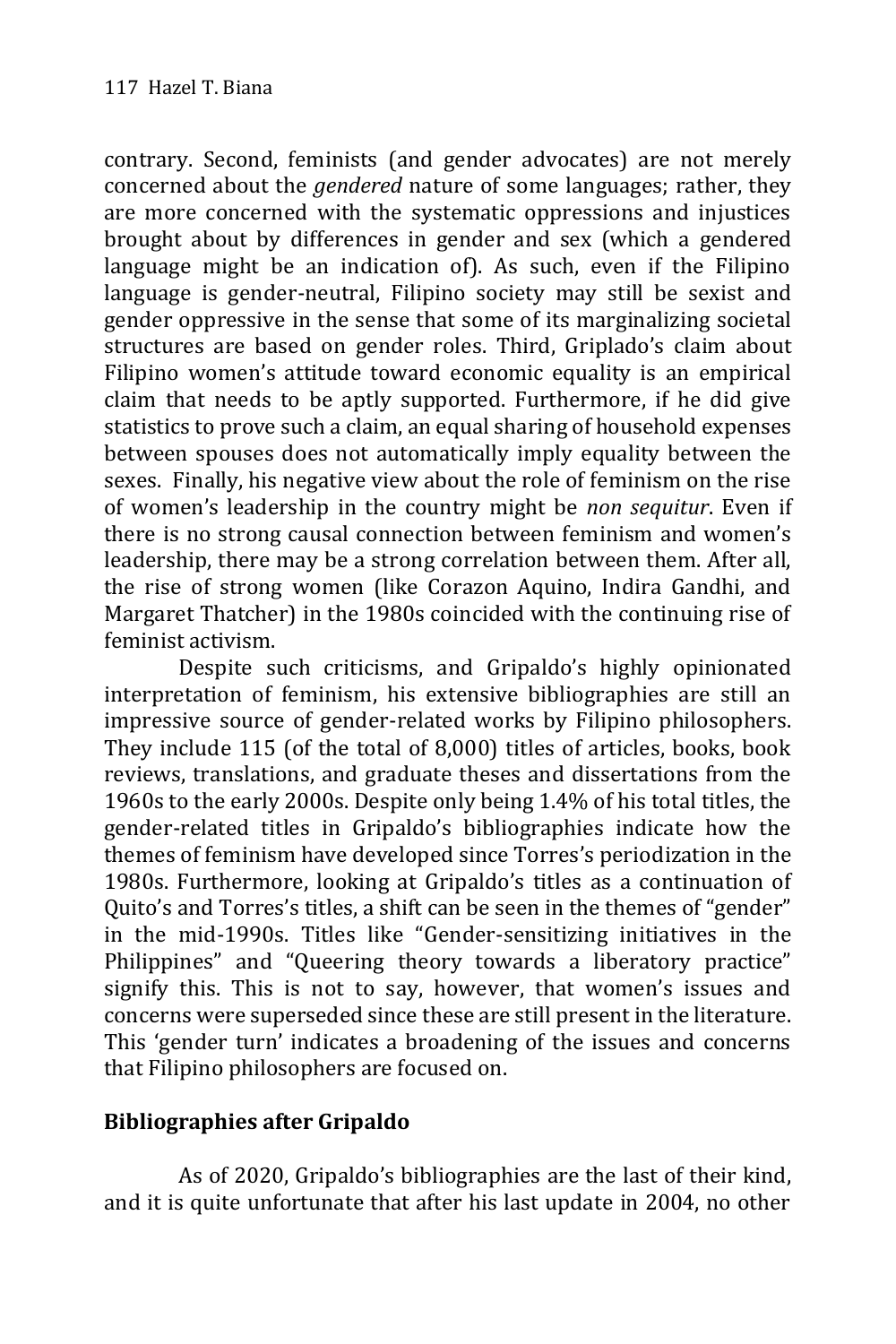exhaustive bibliography of Filipino Philosophy has been published (nor was there any attempt to add to or improve on his work).<sup>20</sup> Some Filipino scholars, however, made use of Gripaldo's bibliographies. Case in point are Demeterio and Demeterio and Liwanag.

Both Demeterio and Demeterio and Liwanag used Gripaldo's works as a resource in the former's discussion of the *supposed* twelve discourses of Filipino Philosophy and the latter's exploration of two leading Filipin*a* philosophers. The two projects, however, have certain methodological issues and question-begging premises. For example, both utilize Google Scholar Metrics (GSM) as a source to cull titles of the works of Filipino philosophers. As noted in GSM's own website, however, GSM "only covers a substantial fraction of scholarly articles published in the last five years and it does not cover a large number of articles from smaller publications''. Demeterio acknowledges this limitation as well, and proceeds to use it on the premise of GSM's inclusiveness and leniency on the struggling discourses of Filipino philosophy.<sup>21</sup> This, however, begs the question since the "twelve discourses of Filipino philosophy" rely on the impact that these discourses have made on the philosophical literature -- *i.e*., an "impact" measured by GSM. Demeterio and Liwanag inherit this problem as well. Despite these issues, it is still worthwhile to look into the resulting gender-related titles that Demeterio and Demeterio and Liwanag have procured. Accordingly, four Filipin*a* thinkers have been vital to the feminist discourse in the Philippines. They are Narcisa Paredes-Canilao of the University of the Philippines-Baguio, Mary John Mananzan of Saint Scholastica's College, Antonette Palma-Angeles of Ateneo de Manila University, and Emerita Quito of De La Salle University.<sup>22</sup> Demeterio's entries for each author, however, are incomplete. For instance, Mananzan's impact on feminist and gender discourse in the Philippines is without question, nor is Paredes-Canilao's. Quito's impact might be questioned as it is more on wholesale philosophy and not

<sup>20</sup> There are efforts, however, to *digitize* a bibliography of Filipino Philosophy. For example, the PAP initiated a Filipino Philosophy section in the *Philpapers* database (see[, https://philpapers.org/browse/filipino-philosophy\)](https://philpapers.org/browse/filipino-philosophy).

<sup>21</sup> Feorillo Petronilo A. Demeterio "Assessing the Developmental Potentials of Some Twelve Discourses of Filipino Philosophy." *Philippiniana Sacra* 69, no. 147 (May-August 2014): 193.

<sup>22</sup> Feorillo Petronilo A. Demeterio and Leslie Anne L. Liwanag. "Emerita Quito, Mary John Mananzan, and Filipina Philosophy: A Critical Comparison of the Thoughts of the two Leading Female Philosophers of the Philippines." *Humanities Diliman: A Philippine Journal of Humanities* 15, no. 1 (May 2018): 110.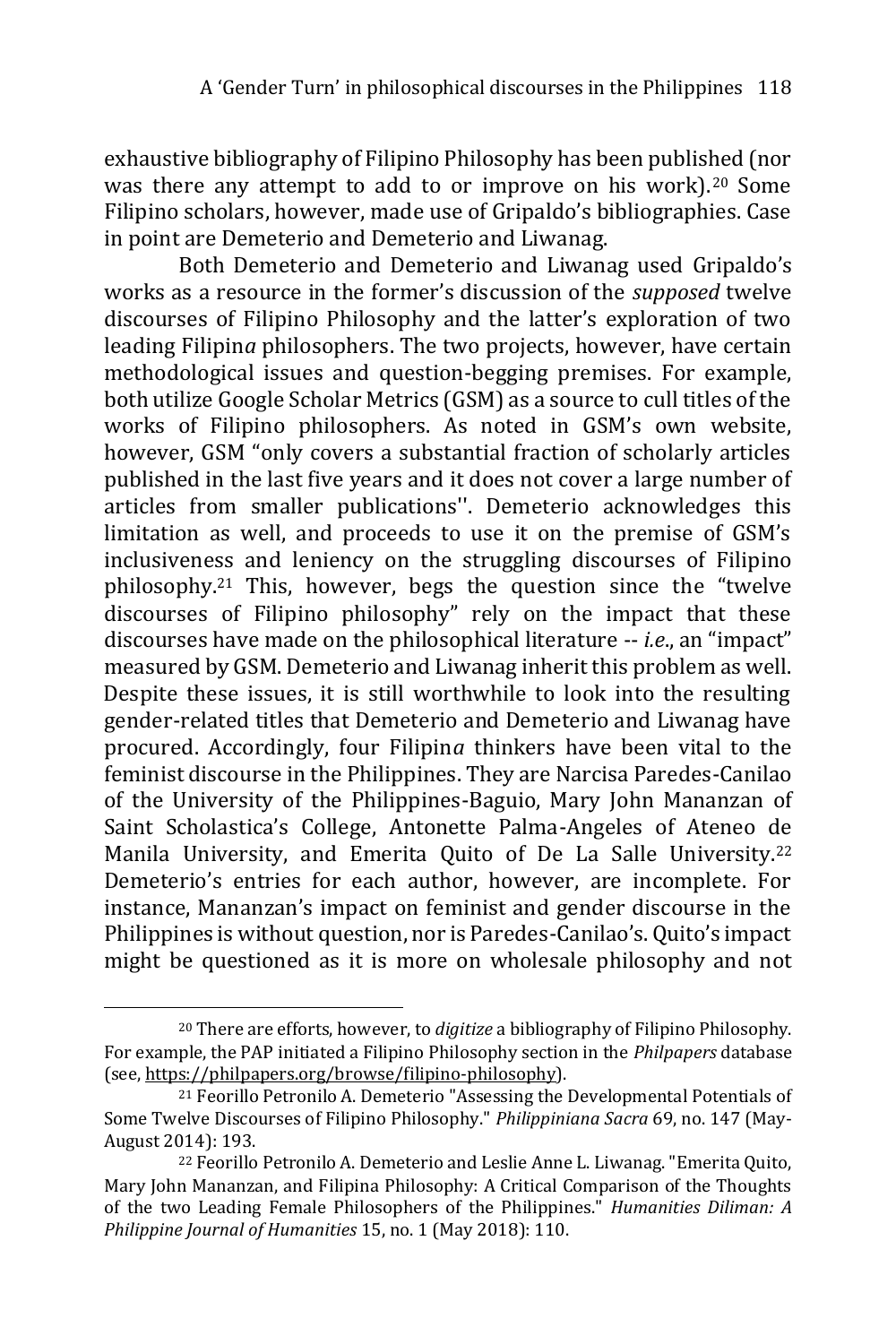really on gender-related themes. The addition of Palma-Angeles, despite only having one gender-related work, is also an intriguing proposition.

A recent critique of Demeterio's bibliographies was done by Mancenido-Bolaños and Demandante. Mancenido-Bolaños and Demandante claim that their critique and appraisal of women doing philosophy in the Philippines is to "start the practice of seriously recognizing Filipina philosophers or women doing philosophy in the Philippines in conferences, panels, journals, public debates, and workshops in order to open more spaces for women in philosophical discourses".<sup>23</sup> While their project is quite different from this paper's aims (as the difference between women who do philosophy, which may be gender-related or not, and works by women and men on feminist and gender themes have been pointed out), Mancenido-Bolaños and Demandante's work still deserves a second look.

The goal of Mancenido-Bolaños and Demandante's work is to "be more inclusive and find new ways of thinking that could address the undervalued contributions of women who are doing philosophy in the country".<sup>24</sup> Towards this end, they presented a special journal issue on *Women and Philosophy* in *Kritike* Journal in 2020 and it contains 11 titles with various topics ranging from feminist paradigms, feminism and social issues, to special topics. (Note though that there are some works that may not really be classified under the umbrella of a genderrelated theme.)

It seems likely that, in choosing the papers for their issue, Mancenido-Bolaños and Demandante echo Quito's distinction between "high philosophy" and "interdisciplinary discourses" -- discourses that are considered "philosophical" in the fields of feminist philosophy and gender studies. It is just ironic that their mentor and to whom their special issue is a tribute, Josephine Acosta-Pasrischa, supports the view that feminism, gender studies, and women's studies are actually allied discourses in her posthumously published work, "Systems Thinking, Gender, and Sex".

In their introduction to the special issue, Mancenido-Bolaños and Demandante demanded for a "fair and equal treatment of women in the academe". This is well and good. They do not seem to heed their

<sup>23</sup> Marella Ada Mancenido-Bolaños and Darlene Demandante. "Women and Philosophy: An Initial Move Towards a More Inclusive Practice of Philosophy in the Philippine Context." *Kritike: An Online Journal of Philosophy* 14, no. 1 (2020): 8

<sup>24</sup> Ibid.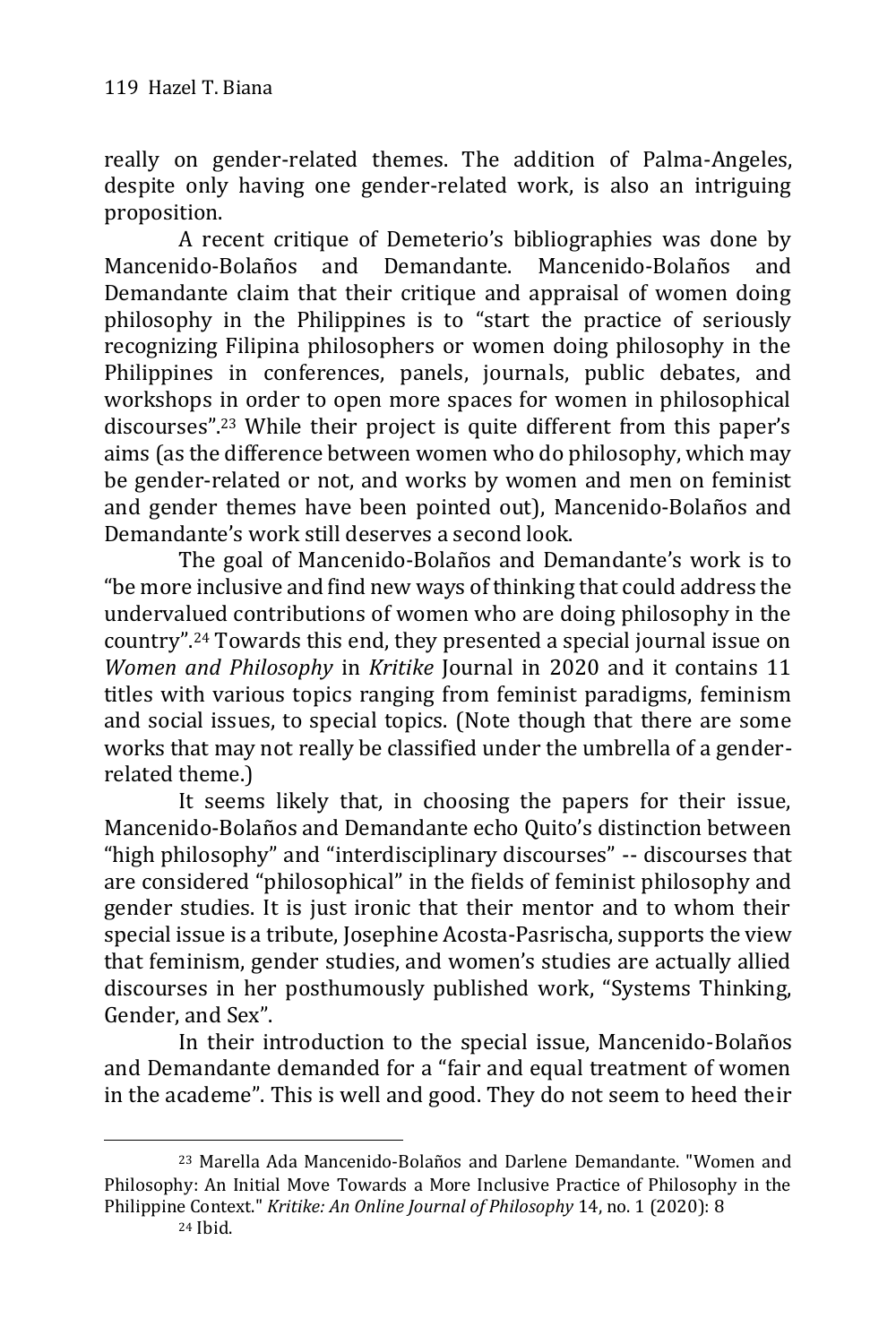own advice, however, to give due credit to the "lists of women authors and taxonomies of articles in philosophy written by these authors (that) exist in different scholarly studies",<sup>25</sup> since they have not really sifted through the works of women's studies, gender studies, and feminist philosophy in the country. In this way, they might be accused of being unjust to the amount of work that Quito, Torres, Gripaldo, and even Demeterio and Liwanag did in their respective bibliographies. While it is true that Mancenido-Bolaños and Demandante have cited a few gender-related works of both male and female authors, this is not enough.

Mancenido-Bolaños and Demandante call Demeterio's list as incomplete and outdated, stating that they only included seasoned philosophers and pioneers of philosophical thought.<sup>26</sup> It should be asked whether they realize that they have similarly neglected ("whether intentional or not") the gender-related works of other *nonseasoned* philosophers and *non-pioneers* of philosophical thought.

Mancenido-Bolaños and Demandante call for "a more inclusive practice of philosophy from marginalized groups (in terms of gender, race, disability, etc.)" should definitely be supported.<sup>27</sup> By excluding interdisciplinary discourses and ignoring other people's works, however, they seem to have marginalized other *minority* discourses as well. Furthermore, they also seem to have an overreaching claim that, despite their "limited data", they have already provided "a glimpse of the unfortunate reality that philosophy in the Philippine academe is not ready for women".<sup>28</sup> It may be asked whether this "readiness" refers to research, publishing, or teaching, and whether this claim encompasses the entire Philippine academic sphere.<sup>29</sup>

Finally, it is quite arbitrary for Mancenido-Bolaños and Demandante to claim that they are "paving the way" for pushing forth "women" issues ("as Quito did thirty years ago").<sup>30</sup> Given the critical discussions of the bibliographies above, however, there have been

<sup>25</sup> Ibid., 4.

<sup>26</sup> Marella Ada Mancenido-Bolaños and Darlene Demandante. "Women and Philosophy: An Initial Move Towards a More Inclusive Practice of Philosophy in the Philippine Context." *Kritike: An Online Journal of Philosophy* 14, no. 1 (2020): 4.

<sup>27</sup> Ibid., 8.

<sup>28</sup> Ibid., 4.

<sup>29</sup> Perhaps the authors could further support their claims through empirical data (like that of the extensive work done by Katrina Hutchison and Fiona Jenkins in their book *Women in Philosophy: What Needs to Change*).

<sup>30</sup> Ibid., 8.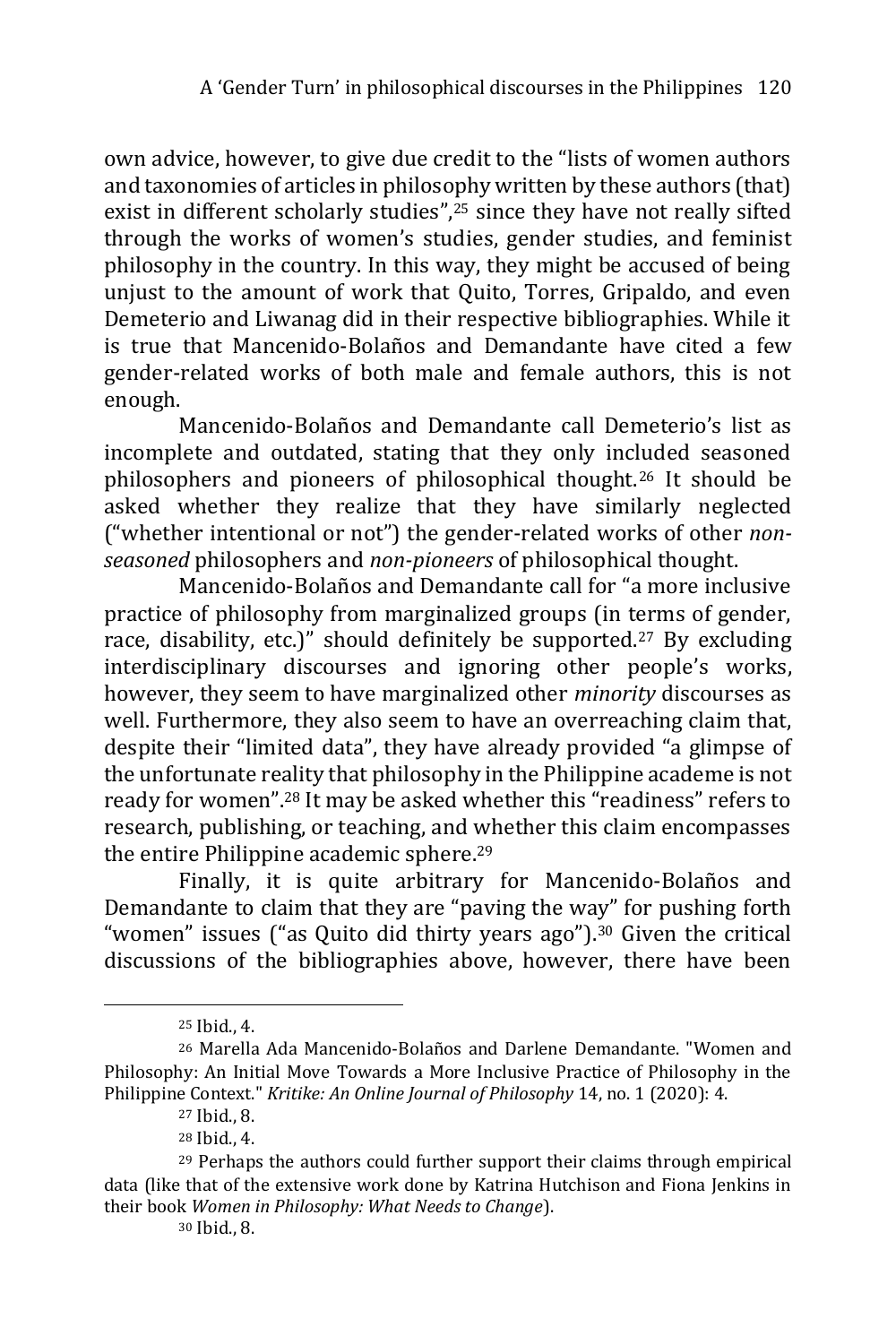many others who have already *paved the way* even before the 1950s. More recently, there are still others who have done so as well. For example, in 1991, Celeste Botor was featured in the journal *Women's Philosophy Review* for her efforts in themes of sexual harassment, and women, power, and knowledge in the Philippine context. There was also the 1996-1997 special issue of Σοφια<sup>31</sup> edited by Leni dlr. Garcia, which contained works on *Women and Philosophy*. <sup>32</sup> In 2011, Noelle Dela Cruz and Jeane Peracullo published *Feminista: Gender, race, and class in the Philippines,* which could quite possibly be the *first* anthology featuring (while not exclusively) mostly women philosophers.

Clearly, there have already been efforts to push for women's and other gender-related issues in the country before their writing. Granting Mancenido-Bolaños and Demandante's allegation that the Philippine academe is not ready for women, this does not mean that there are no *quality* feminist and gender-related peer-reviewed and published works in the country. As a matter of fact, locally-produced gender-related discourses are abundant and they have been steadily increasing even before the publication of the *Kritike* special issue.

## **Filling in the Gaps**

-

This section aims to fill some gaps in the existing bibliographies through a survey of recent titles of published gender-related works by Filipino academics found in the *Asean Citation Index*, *Philippine E-Journals*, and the *PhilPapers.* Search parameters only include a representative sample in the last 10 years (2010-2020).<sup>33</sup> Some peerreviewed papers presented at conferences of some philosophical organizations in the country from 2017 to 2020 were also looked at.

Recall that the characterization of what counts as a genderrelated work by a Filipino philosopher (in the second section) is broadly ecumenical. As such, given the search parameters, over 1,000 titles turned up in the aforementioned databases. Given the rate of published works on these themes by Filipino scholars, there could be more innovative, groundbreaking work on gender-related themes in the next five years. Not only is a 'gender turn' seen in the published works of Filipino philosophers and academics, it can also be seen in the

<sup>31</sup> Σοφια was the former name of the journal *Philosophia.*

<sup>32</sup> The titles of this volume were listed in Griplado's bibliography.

<sup>33</sup> The Scopus database is also another unchartered territory which scholars and bibliographers may explore.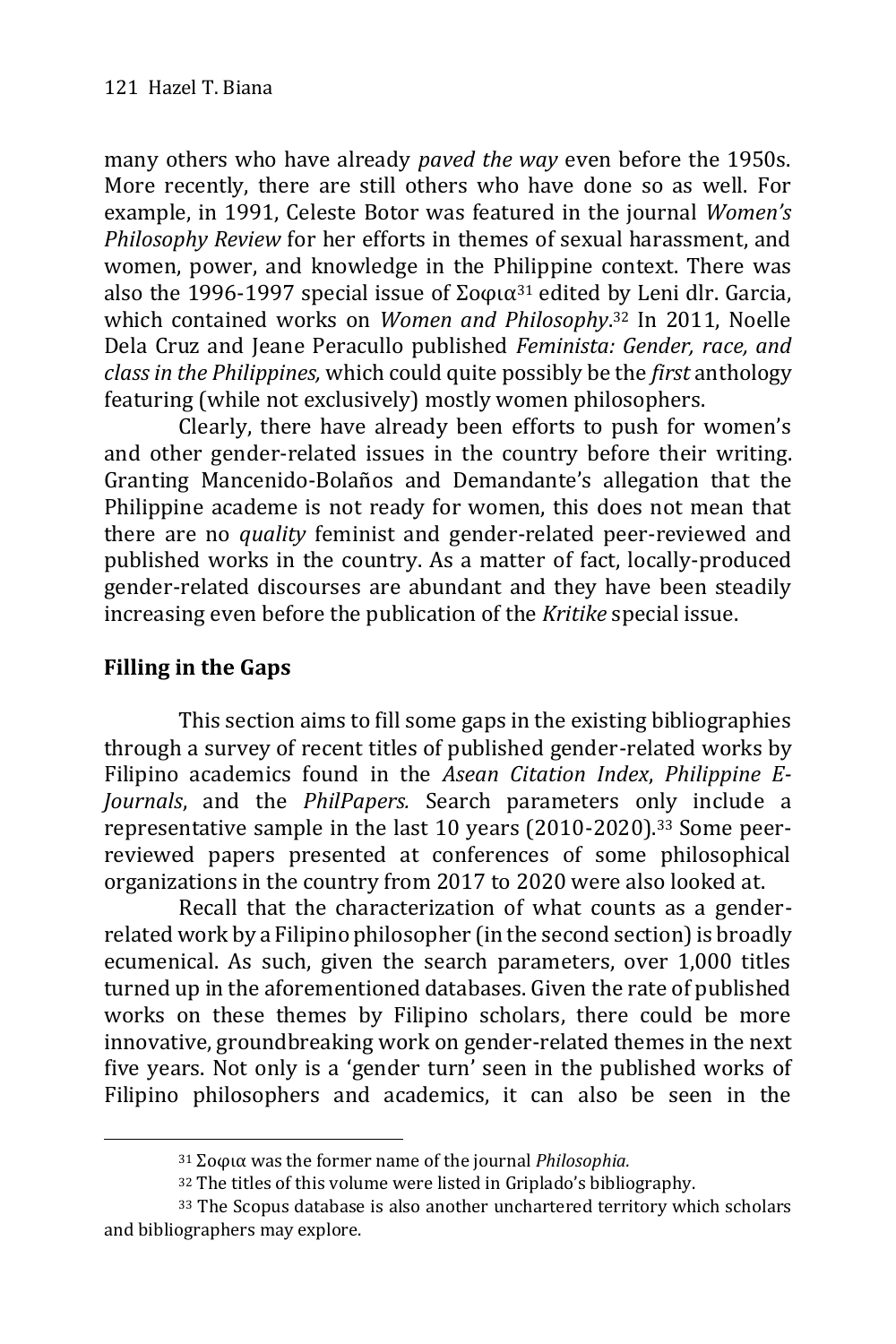conferences of various philosophical organizations in the country. In three years (2017-2020) alone, a spike can be seen in the number of presented peer-reviewed papers on gender-related themes.

The pivot to the wider discourse in the philosophy of gender was seen in the peer-reviewed conference papers presented at the Philosophical Association of the Philippines's (PAP) conference in 2018.<sup>34</sup> Since its inception in 1973, the PAP has only hosted two conferences focusing on a strict gender-related theme. The first was the 2012 National Conference on *Discoursing Human Sexuality: Eros, Ethos, Nous* and the second was the 2018 Midyear Conference on *The Future of Feminism in the Philippines*. <sup>35</sup> The latter of which is noteworthy since the peer-reviewed papers delivered in the said conference seem to indicate the trajectory of where gender-related research in the country is heading. With the acknowledgment that feminist themes have always taken a backseat to other philosophical or academic concerns in conferences, PAP devoted time to philosophers who are heavily involved in feminism and gender studies, or at least cognizant of the feminist claims of oppression in the field, whether institutional or systematic discrimination. The goal of the conference was for Filipino thinkers to examine not only the issue of national identity, but rather the issue of sex and gender as well. In 2017-2020, there were a total of approximately 130 peer-reviewed, gender-related papers presented in PAP conferences, around 80 of which were presented in the 2018 Midyear Conference.

A 'gender turn' may also be seen in peer-reviewed papers presented in conferences and official academic journal publications (some of which are ACI-/Scopus-indexed) of other organizations such as the Philosophical Association of Northern Luzon (PANL), Philosophical Association of Visayas and Mindanao (PHAVISMINDA), the Philippine National Philosophical Research Society (PNPRS), and Social Ethics Society (SES).

<sup>-</sup><sup>34</sup> The PAP is a voting member of the International Federation of Philosophy Societies (FISP) -- the highest non-governmental world organization for philosophy. (See[, https://www.fisp.org/national-members.\)](https://www.fisp.org/national-members)

<sup>35</sup> While the recent 2021 conference on the 'Gender Turn' in Philippine Philosophical Discourses, in collaboration with Ateneo de Davao University, was also gender-themed, it is no longer part of the scope of the paper. It should be noted that the papers presented in the said conference were also peer-reviewed.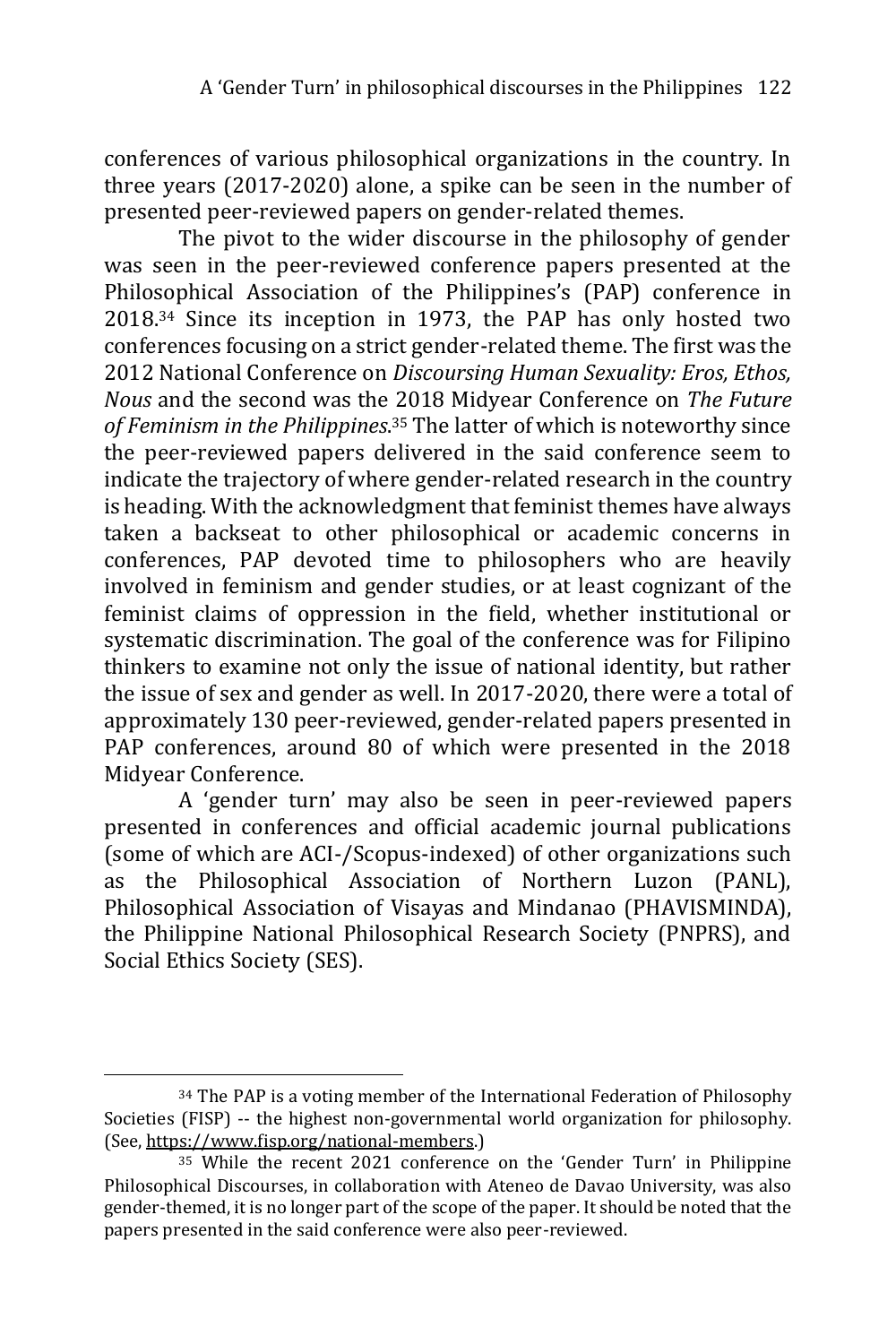## **Discussion and Conclusion**

There is still a lot of room for improvement. There is a need to gather more data to fill in the gaps discussed in this paper. There is a need to catalog and document more accurately, improve the reach to include schools and universities outside Metro Manila, and gather a database of works by international Filipino scholars. This includes looking into the academic papers (theses and dissertations) with similar undertones as well. Considering the presence of the Gender and Development fund in state universities and colleges, it is also safe to say that there would be gender responsive research that may not be documented as well.

Evidenced by the bibliographies mentioned earlier, it cannot be denied that there is a 'gender turn' as gender-related discourses have steadily been increasing. The concerns of these gender-related works evolved throughout the years. In the 1950s-1960s, scholars were concerned with family values, and equality; in the 1960s-1970s, social activism and the shift in values; in the 1970s-1990s, feminism and women empowerment; and, in the 1990s to the 2010s, gender, and globalization. Based on Torres and Gripaldo's bibliographies, particular spikes in the number of such works can be seen in 1986, and the upward trend has continued from 1994 onwards.

As shown in the 2018 PAP Midyear Conference, Filipino philosophers have engaged in updated and futuristic feminist and gender discourses in the Philippines (vis-a-vis observed themes in the earlier decades). Such revolve around gender and the arts, critical pedagogy, gender and education, gender and religion, gender and knowledge, postfeminism, posthumanism, feminism and the future, oppression and liberation, Beauvoir and feminism, power and culture, gender and representation, feminist social philosophy, feminism and critique, feminism and culture, feminist moral philosophy, feminism and politics, and intersectionality.

The efforts of Quito, Torres, Gripaldo, and Demeterio in their bibliographies cannot be discounted. These contributions helped shape the conclusion that there is a 'gender turn' in philosophical discourses in the Philippines. It must be pointed out, however, the necessity to cull data available in search engines and philosophy repositories. Mancenido-Bolaños and Demandante should be recognized for their call to consolidate and unify efforts toward acknowledging marginalized topics in philosophy. There must be, however, an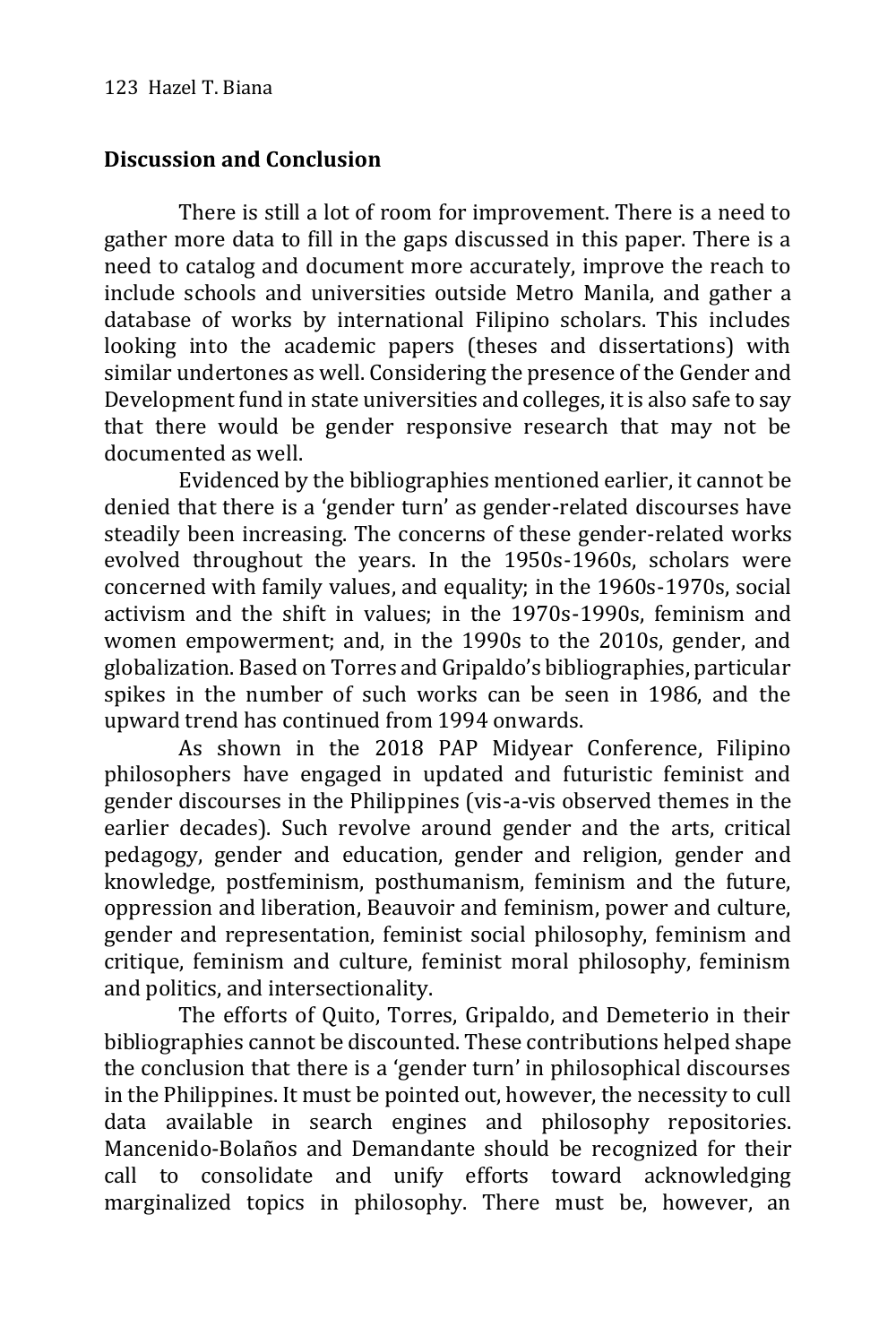acknowledgement of scholars and philosophers who have already done so before.

In 2002, Leonora Angeles for example, has coherently unified and documented these efforts in her compilation and analysis of Filipino feminist scholarship in the 1990s about gender and globalization.<sup>36</sup> In 2020, Teresita Barrameda, in the Philippine Journal of Social Development mapped the terrain of "organizations led and dominated by women and Lesbian, Gay, Bisexual, Transgender, Queer, Intersex, Asexual + (LGBTQIA+) individuals" to provide "an analysis of their organizing processes and practices that could inform theorizing in feminist organizing".<sup>37</sup> Furthermore, the theoretical contributions and research of the centers all over the country such as the University of the Philippines Center for Women's and Gender Studies through its journal, the *Review of Women's Studies* must also be acknowledged. St. Scholastica's College has its own Institute of Women's Studies as well, which also produces scholarly publications. Other centers with the same aims include Miriam College's Women and Gender Institute, and Silliman University's Center for Gender and Development Studies. The Philippine Commission on Women Digital Library, and the National Machinery for Gender Equality and Women's Empowerment are also rich resources to name a few.

To further such documentation and promotion of genderrelated works, scholars and philosophers must play their parts. They must continue writing on gender-related themes in various journals and peer-reviewed venues, and constantly update their gender expertise through rigorous research and sustained publishing. After all, feminist philosophy and women's and gender studies are still some of the more marginalized fields in the country's academia. Be that as it may though, the growing number of Filipino academics engaging in these topics indicates that there is some headway.

Gender-related discourses in the Philippines started a long time ago. At present, philosophers could be riding the wave of a 'gender turn'. The challenge, really, is to fill in the gaps by documenting and consolidating more thoroughly and accurately, being inclusive not exclusive, and

<sup>36</sup> Leonora Angeles. "Engendering Security and Development Discourse: Feminist Scholarship on Gender and Globalization in the Philippines." *Atlantis: Critical Studies in Gender, Culture & Social Justice* 26, no. 2 (April 2002): 14-32.

<sup>37</sup> Teresita Villamor Barrameda. "Mapping the Terrain of Feminist Organizing among Selected Organizations in Luzon and the Visayas." *Philippine Journal of Social Development* 13 (2020): 70-84.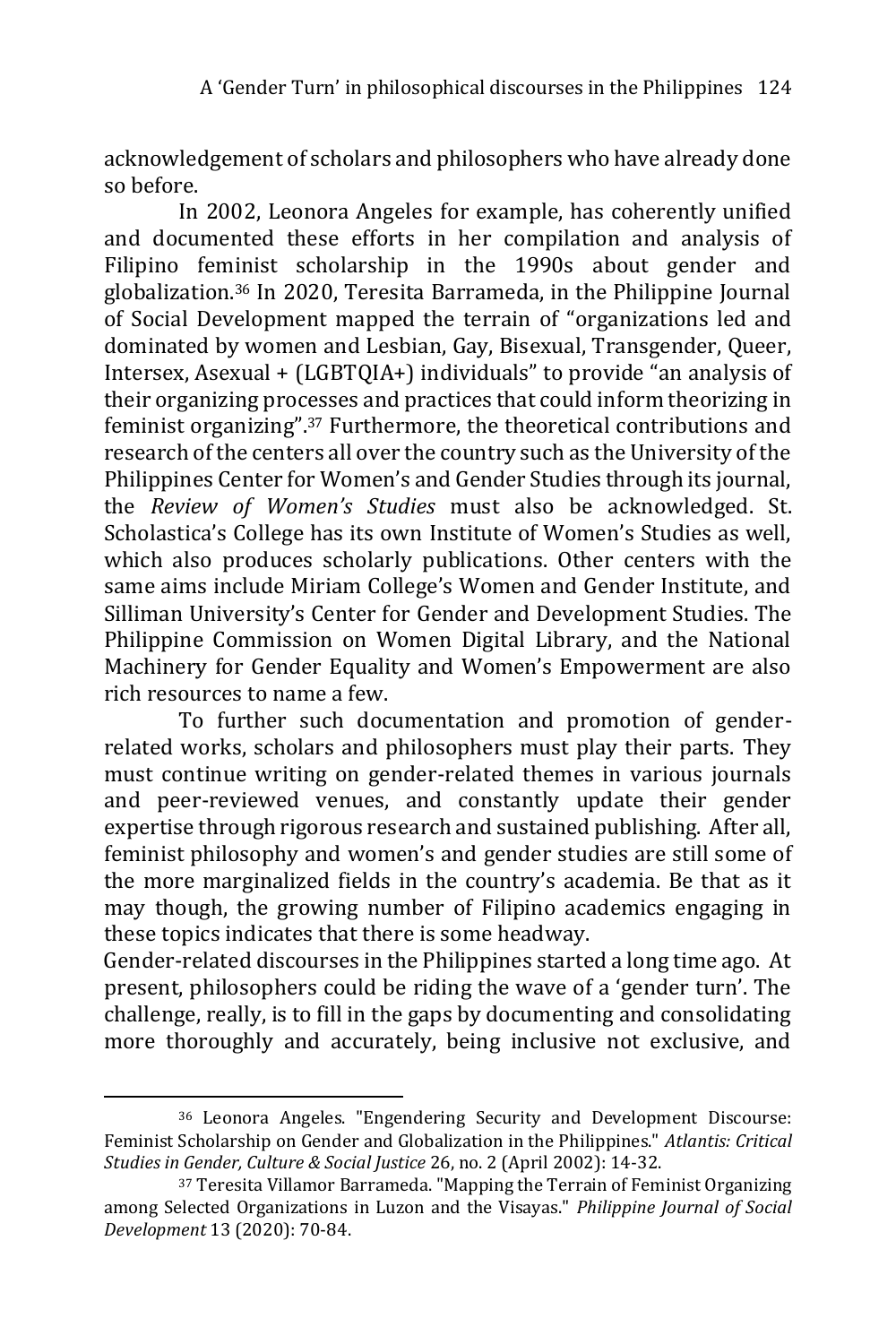unifying (not dividing) efforts in the mainstreaming and promotion of these *other* philosophical discourses in the country.

# **Disclosure Statement**

Hazel T. Biana is the current Vice President of the Philosophical Association of the Philippines. She is also part of the group that founded the Union of Societies and Associations of Philosophy in the Philippines (USAPP). She is likewise a member of USAPP's Inclusiveness Committee until 2023. In 2021, Biana, along with other members of the committee, proposed a statute in the USAPP bylaws for the representation of minority groups in the union.

# **Acknowledgments**

The author of this paper would like to thank the Hypatia Diversity Project Grant for the support, and De La Salle University's University Research Coordination Office (DLSU-URCO) for the faculty research grant provided for this project (no. 07 F 1TAY21- 2TAY22).

# **References**

- Abulad, Romualdo E. "Doing Philosophy in the Philippines." *Suri: Journal of the Philosophical Association of the Philippines* 5, no. 1 (2016): 1-20.
- Acosta-Pasrischa, Josephine Maxima. "Systems Thinking, Gender, and Sex." *Kritike: An Online Journal of Philosophy* 14, no. 1 (June 2020): 11-27.
- Angeles, Leonora. "Engendering Security and Development Discourse: Feminist Scholarship on Gender and Globalization in the Philippines." *Atlantis: Critical Studies in Gender, Culture & Social Justice* 26, no. 2 (April 2002): 14-32.
- Barrameda, Teresita Villamor. "Mapping the Terrain of Feminist Organizing among Selected Organizations in Luzon and the Visayas." *Philippine Journal of Social Development* 13 (2020): 70-84.
- Botor, Celeste. "Women and Philosophy in the Philippines." *Women's Philosophy Review* 10 (July 1993): 12.
- Co, Alfredo. *Doing Philosophy in the Philippines: Fifty Years Ago, and Fifty Years from Now.* Vol. 6, in *Across the Philosophical Silk Road:*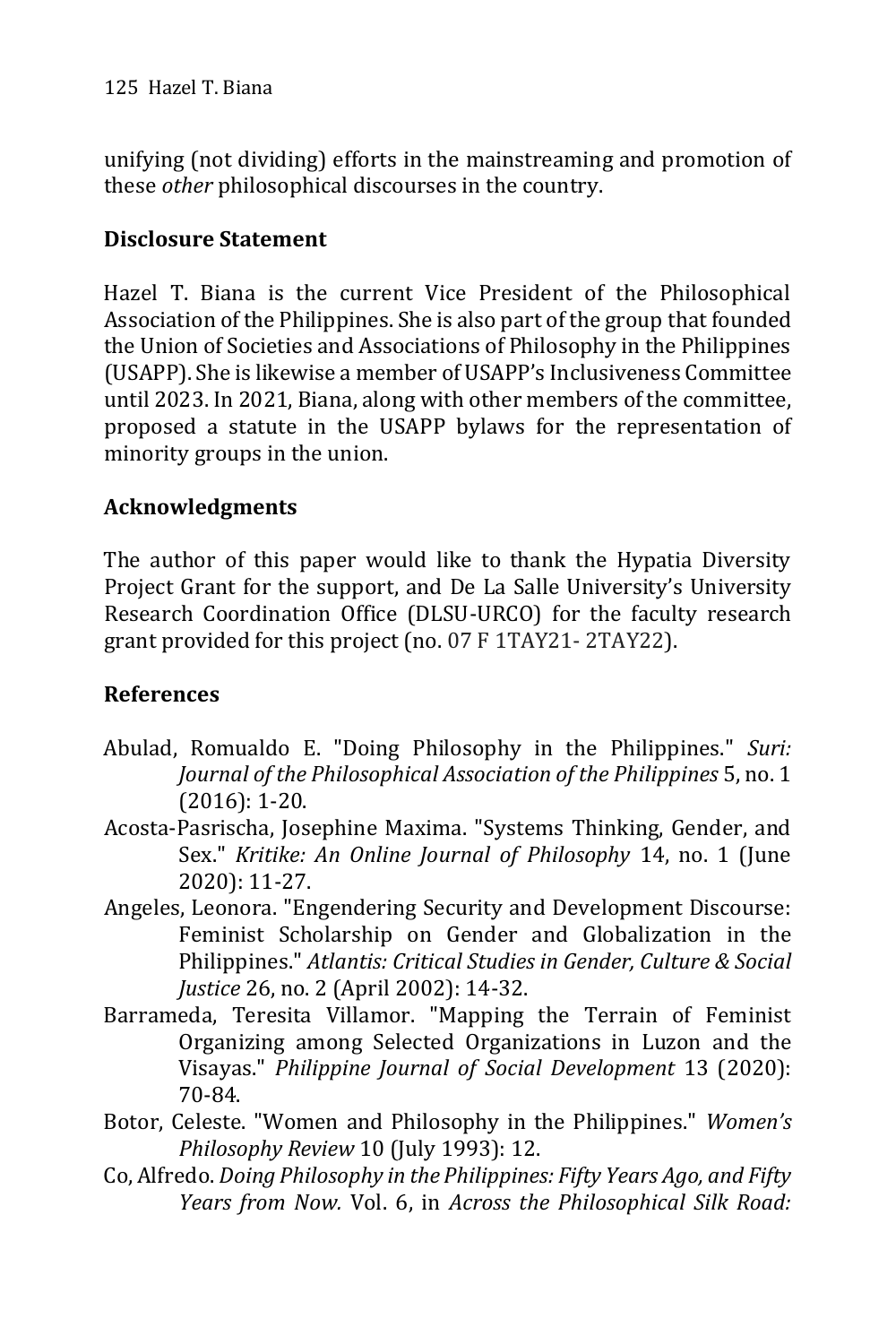*AFestschrift in Honor of Alfredo Co*, 49-62. Manila: University of Santo Tomas Publishing House, 2004.

- De Leon, Emmanuel C. "Pamimilosopiya, Wika, at Mga Baluktot Na Katuwiran: Tungo Sa Pagpapayaman Ng Wikang Pilosopikal Sa Pilipinas." *Philosophy 2015*, 2016: 2014.
- Dela Cruz, Noelle Leslie, and J. Peracullo. *Feminista: Gender, Race, and Class in the Philippines.* Manila: Anvil Publishing Inc., 2011.
- Demeterio, Feorillo Petronilo A. "Assessing the Developmental Potentials of Some Twelve Discourses of Filipino Philosophy." *Philippiniana Sacra* 69, no. 147 (May-August 2014): 189–230.
- Demeterio, Feorillo Petronilo A., and Leslie Anne L. Liwanag. "Emerita Quito, Mary John Mananzan, and Filipina Philosophy: A Critical Comparison of the Thoughts of the two Leading Female Philosophers of the Philippines." *Humanities Diliman: A Philippine Journal of Humanities* 15, no. 1 (May 2018): 108-138.
- Dy, Manuel B., ed. *Values in Philippine Culture and Education.* Washington, D.C.: The Council for Research in Values and Philosophy, 1994.
- Encinas-Franco, Jean. "Feminista: Gender, Race, and Class in the Philippines." *Philippine Political Science Journal* 33, no. 2 (November 2012): 252–254.
- Ferriols, Roque. *Pambungad Sa Metapisika.* Quezon City: Office of Research and Publications, 1991.
- Gripaldo, Rolando M. *An Update 1998-2002 on Filipino Philosophy: A Critical Bibliography.* Manila: De La Salle University Press, 2004.
- —. *Filipino Philosophy: A Critical Bibliography 1774-1997.* 2nd. Manila: De La Salle University Press, 2000.
- —. *Filipino Philosophy: Traditional Approach.* Manila: De La Salle University Press, 2000.
- —. "Review of Quito's The State of Philosophy in the Philippines." *Philippine Studies* 36, no. 4 (1988): 520–522.
- Hutchison, Katrina, and Fiona Jenkins. *Women in Philosophy: What Needs to Change?* Oxford: Oxford University Press, 2013.
- Joaquin, Jeremiah Joven B. "Gripaldo and Mabaquiao on Filipino Philosophy: A Critical Assessment of Two Attempts to Establish a Filipino Philosophy." *Dalumat E-Journal* 1, no. 1 (2010): 121- 129.
- Mabaquiao, Napoleon M. "Isang Paglilinaw sa Kahulugan at Kairalan ng Pilosopiyang Filipino / A Clarification in the Existence and